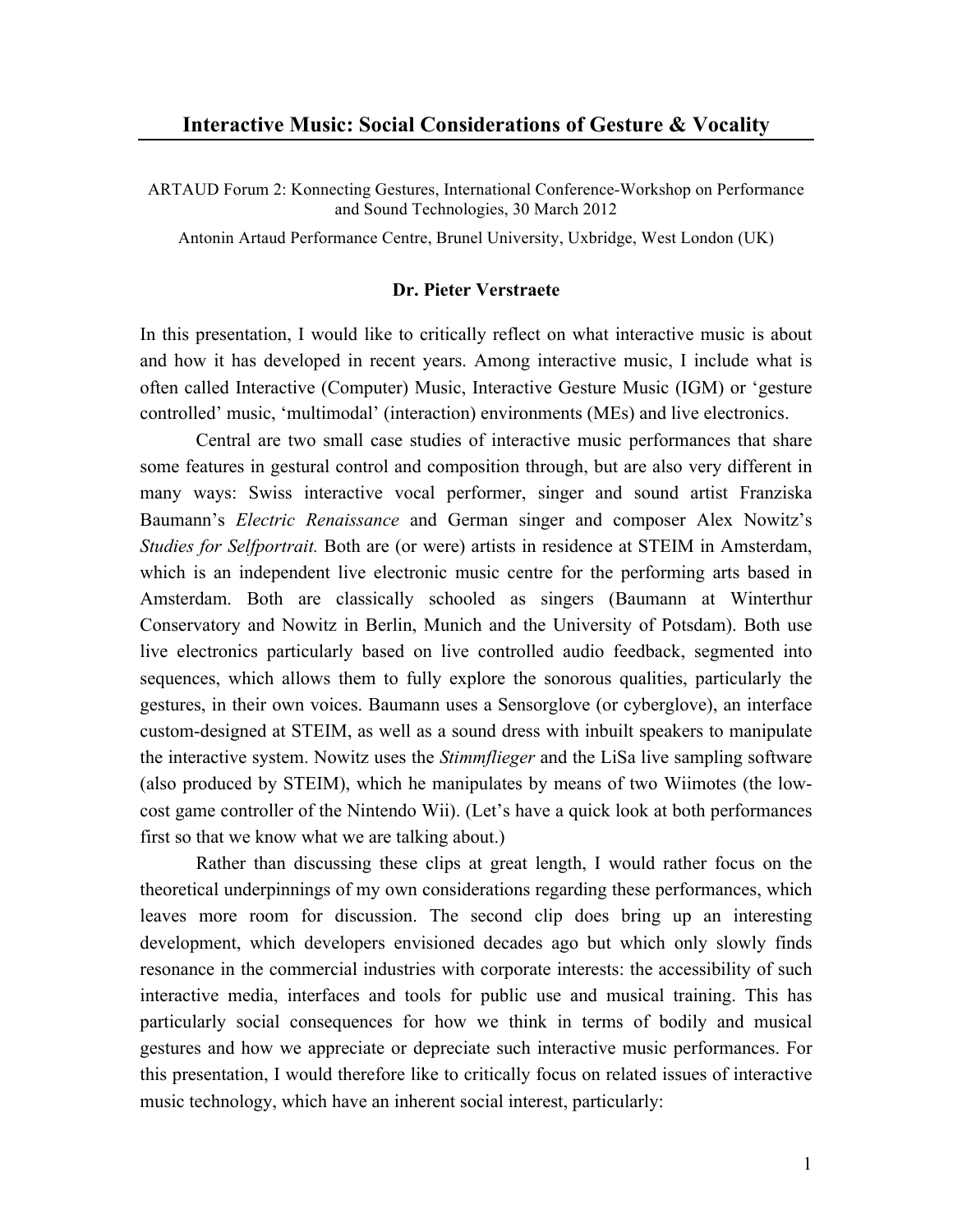- the computer layer vs. the cultural layer;
- $\blacksquare$  the nature of gestures (instrumentalisation & overdetermination);
- how the interplay of sonic and bodily gestures can induce a sense of vocal bodies.

In previous research, I discussed the oral and literate modes of listening that these performances may elicit in the listener's search for meaning. I also studied the difference in embodied experiences (in particular the contrast between Cartesian eye and embodied ear) from the perspective of performers and spectators in the related art form of interactive dance. But I thereby ignored the specific nature of visible and audible gestures in performance and the possibility of a combination of first and third-person perspective by the audience (as suggested by Marc Leman of the IPEM Institute in Ghent). I will focus on these issues in more detail later. Although all of these issues are interconnected, they do not immediately imply a coherent argument for which I apologize. I do invite you to think along with me and I hope that the issues I will raise here will stimulate a critical debate on where interactive music stands today and which directions it could take further.

One note, though, on methodology. Because of the complex nature of the computer-assisted coupling of bodily and musical movement into gestures, the study of interactive music needs an interdisciplinary approach, encompassing approach:

- Musicology and theories of music perception;
- (Neuro-)cognitive science and psychology;
- § Ergonomics and the study of body movements (human movement science) which are mainly preoccupied with how to make human movement better;
- Dance with Laban's theory of effort and his notion of the kinesphere as most central (i.e. an imaginary box surrounding a person that defines the maximum movement possibilities from a certain point in space, a mental construct of which one is always aware when interacting with the environment and others);
- Media archeology and the history of modern media cultures;
- Computer programming, computer science; to name just a few.

I am in no way an expert on either field, nor would I be claiming so. My interest lies purely in the social and cultural aspects to understand and describe the phenomenon of interactive music. But I would not dismiss interdisciplinary aspects and concepts from the mentioned fields of study and I welcome the discussion from multiple perspectives.

### **Starting with Some Critical Remarks**

Let's start with an initially impulsive gesture: our critical considerations with what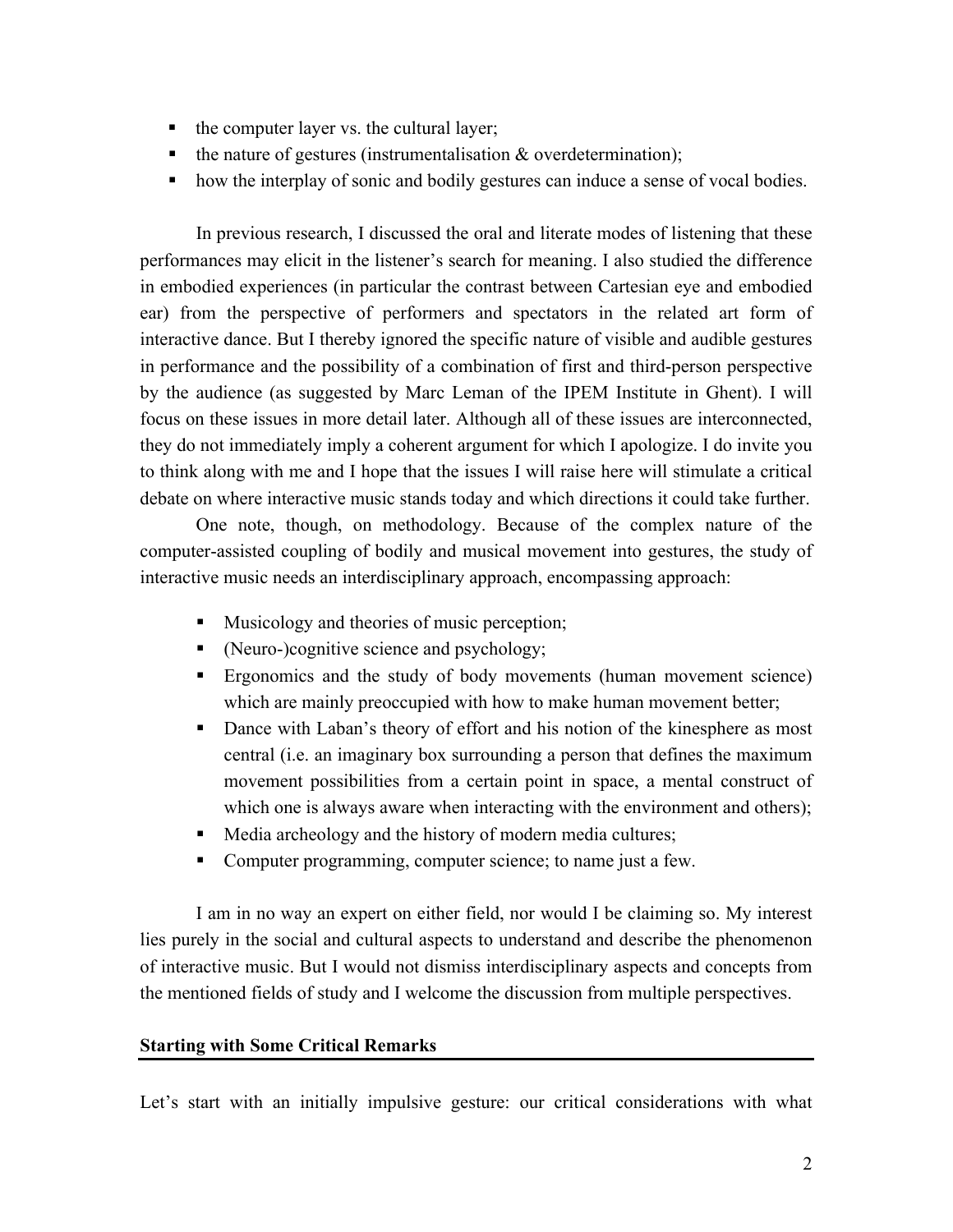interactive technology promises to do. Here is an abstract of a paper in the *Proceedings of the 1995 International Computer Music Conference* by Todd Winkler from Brown University:

The increase in sophistication of new devices that allow gesture and movement to be translated into computer data holds great promise for interactive composition, dance, and creating responsive music in virtual reality systems. Data describing human motion can produce musically satisfying results by their impact on sound and musical processes.

The abstract has clearly been written in vein of Alan Kay's 1989 optimism and Marshall McLuhan's aphorism that computer technology would not only be a tool but an extension of man, a vehicle for creative and artistic expression. Indeed, interactive systems are improving in capturing, recognizing, analyzing and mapping motion data in much more refined ways for creative communication. As we just saw in the performances by Baumann and Nowitz, there are indeed unexplored musical qualities that can influence compositional as well as listening structures. However, what have been more artistically interesting are the restraints of these systems. The restraints are the result of the predetermined range of the system, which provides a matrix and a space to explore the boundaries of where the system fails but likewise, of the capacities of the body and particularly the vocal apparatus in response to its immediate environment through the system's capacities and constraints. So the great promise of 'musically satisfying results' is often of a minor concern in these boisterous compositional experiments, challenging thereby the borders of the listener and her modes of listening.

Moreover, this begs the question of what precisely a 'satisfying result' is in an artistic context that is still little known to the wider public. There is a common believe among performers that interactive music succeeds when it encourages spontaneity while residing within the boundaries of a dynamic artistic context that is whole and engaging. However, as is a rule of thumb in postmodern performance, the peripheries of those boundaries are equally interesting. This necessitates that both performers and developers need to study the nature of human gesture and its laws in order to tamper with it in those virtual environments for provocative and artistically intriguing results. And this is also the thrill of interactive media: there are at least as many different sensors on the market now as there are distinguishable gestures which produced rich and intricate typologies (roughly body-attached sensors, spatial sensors among which those indirectly in touch with the body such as pressure sensor and detached sensors such as ultrasound sensors, infrared sensors, camera-based sensors; some might be supporting MIDI). Yet it is usually the unnatural, unexpected correlation between gesture and sound that offers the most interesting and meaningful experiences.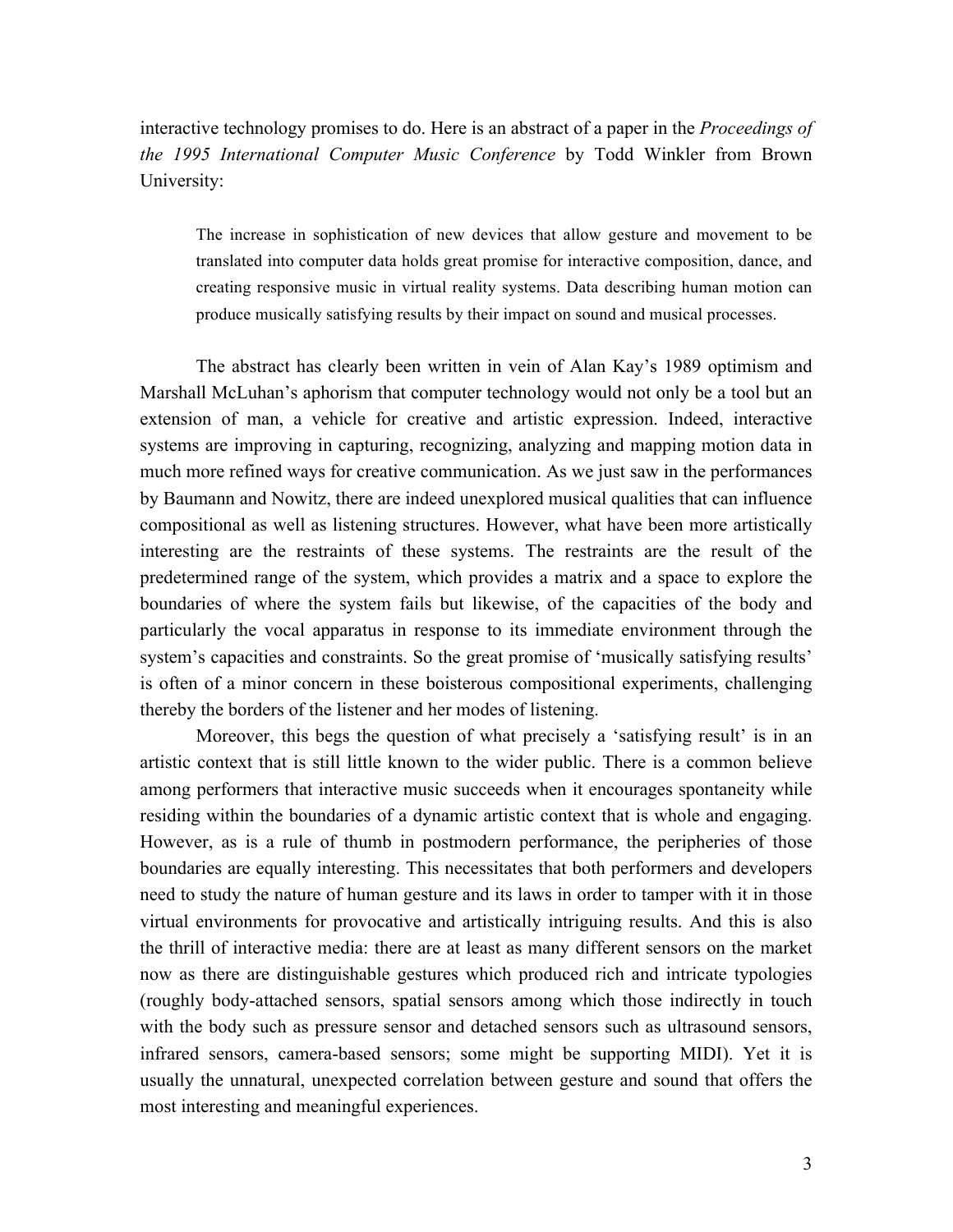There is also the question of 'sophistication' in the above abstract. Indeed, the world only slowly caught up with the first interactive instruments, the Theremin developed by Léon Theremin in 1919 followed by the Ondes-Martenot developed by Maurice Martenot around 1928, both allowing by electrical means to produce sound without physical touch. These low-tech predecessors of interactive systems today gave rise to experimentation and a whole spectrum of new radar-like instruments in the 1960s and 70s when several composers rediscovered movement as a basis for exploring electronic music, thus turning space in a virtual musical instrument. But it was only from the 1980s with the rise of the (personal) computer as a multimedia instrument and the accuracy of digital technology that new motion-based interfaces started to be developed. However, the so-called 'sophistication' of these interfaces did not always match the interests of the experimental base, such as the Nintendo version of the sensorglove, namely the PowerGlove (produced by Mattel), demonstrates. (Show clip) Although a symbol for the potentially unrestrained capacities of modern, computer-based technology and the concomitant thrill of the boy in us that says 'it's so bad', today we look with nostalgia and a healthy dose of skepticism to the grasp of the PowerGlove into its immediate future.

Although such new interactive instruments are around for almost a century, the sophistication comes along with a great deal of specialization and inaccessibility due to the high expense of these still developing technologies. Corporate interests such as Nintendo's with the recent Wii game console and the Wiimote control (which Nowitz uses) are pushing their own research agenda's, which are not immediately following the interests of experimental performance but which might offer a solution to democratize and thereby consolidate the art form in terms of technical schooling of specific skills and musical appreciation by the wider public. Yet, at the moment interactive music as an art form is still living of the mystery of interactivity that is the privilege of the have's over the have-not's. Performers need to be engineers, computer programmers or they are heavily dependent on specialized centres and institutes for the production and maintenance of custom-designed software and interfaces such as STEIM in Amsterdam, Logos in Ghent, IRCAM in Paris, MIT Media Lab in Boston. For instance, IRCAM has an extensive online database of sensor classifications (including cost, suitability, availability) but is only accessible to IRCAM members. Equally, the underlying studies of gesture controlled environments is restricted to highly specialized academic departments and research institutes such as IPEM in Ghent University (Marc Leman), ICSRiM at University of Leeds (Kia Ng), the dance department at UIUC in Ilinois (John Toenjes), MEME at Brown University (Tod Winkler), the InfoMus Lab at DIST-University in Genova (Antonio Camurri, who is co-author of the famous EyesWeb), most of which have a predominant interest in empirical research to make better systems. The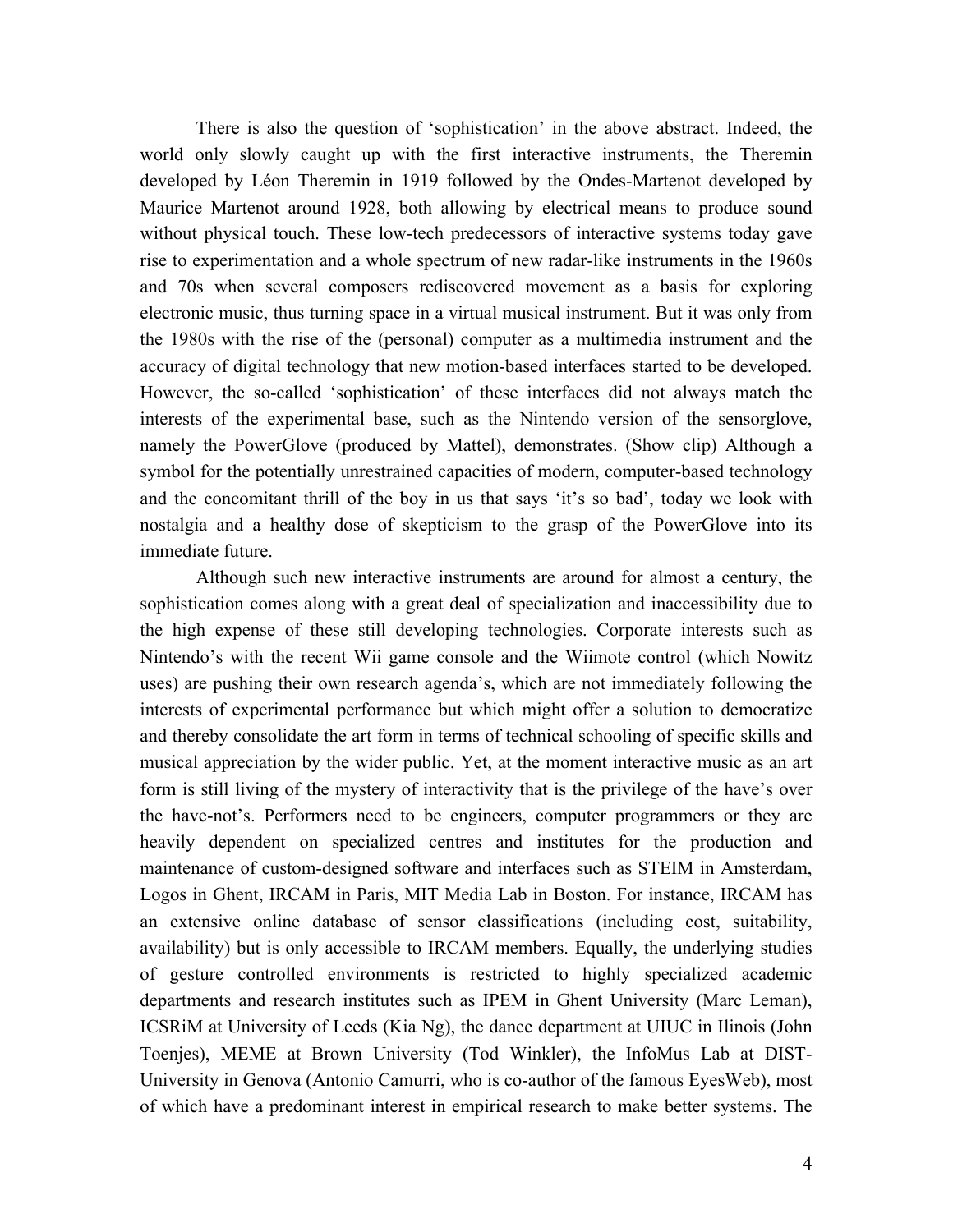concurrent technical language often heightens the sense of inaccessibility of these technologies to the layman musician.

This should not be so much of a problem as any kind of professional music implies a level of sophistication and even 'fetishization'. Yet it seems that the sophistication of such 'invisible' technology also takes away some of the labour and zeal of the traditionally trained musician, who in many cases, has spent hours of practice time, developing body alterations such as calluses " – as a sort of 'filter' – in order to tune the bandwith of the tacticle channel" so to speak (Rovan & Hayward 6). As with every new media something gets lost, it is certainly the physical, predominantly tactile labour that seems to have been replaced by technological sophistication. However, the constant remapping and tuning of body and machine – such as in the case of Baumann's sensorglove – increasingly searches for more tactility in the experience and responsitivity to human touch, thereby highlighting the aspects of embodiment that traditional musical instruments seem to have lost in our perception and Western musical culture. As such, if new interactive instruments are re-inventing the wheel, there seems to be a socially and cultural necessity for it.

### **The Computer Layer vs. the Cultural Layer**

 $\overline{a}$ 

This brings us to a well-known and perhaps now outmoded opposition, formulated by Lev Manovich in *The Language of New Media* (2001) as a contrast between the computer layer and the cultural layer which seem to be also at odds in our perception of interactive music environments.

Motion capture by sensors and interfaces treats human gestures in the first place as patterns. Interactive systems consists generally of a gesture recognition engine (a gestural interface) and a multimodal mapping engine (usually a sound/feedback engine) supported by ideally real-time, multilayered modular software to control and generate audio (and sometimes also visual) feedback. Well-known examples are Camurri's EyesWeb, STEIM's BigEye, Rokeby's Very Nervous System.<sup>1</sup> Such modular systems 'transcode' the movements into streams of data and, from there, into other formats. Most of them do not necessarily incorporate an understanding of human movement, but rather depict information through camera-based motion capture at the low level of pixel variations. It is only the human agent in these environments who re-interprets the output in terms of gestures as part of her cultural understanding and making sense of the world.

<sup>&</sup>lt;sup>1</sup> Other systems include Big Briar's Theremin, Buchla's Lightning II, Interactive Light's Dimension Beam, the Polhemus device, Palindrome Inter-media Performance Group's Dynamic Fields, WaveRider, BodySynth and BioMuse (Rovan and Hayward 7).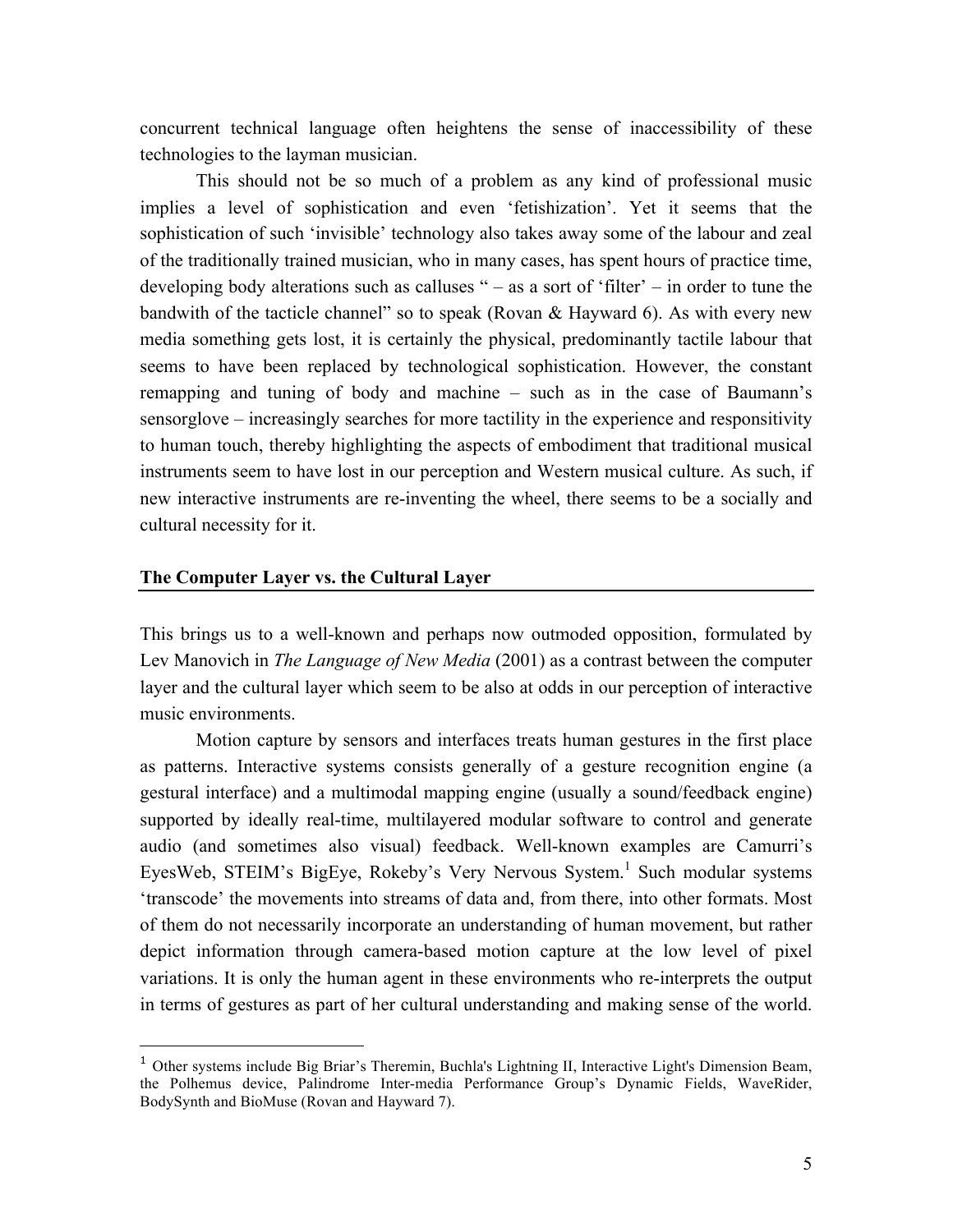The virtual space of the computer system is, however, purely biomechanics of algorithms, which constitutes the computer layer, according to Manovich. This layer is similar to Vivian Sobchak's notion of the electronic space as opposed to cinematic space, which must have also inspired Manovich: a space which constructs "objective and superficial equivalents to depth, texture, and invested bodily movement" (Sobchak 2000: 149). According to Manovich, the transcoding into the realm of the computer layer – with its own epistemology, ontology and pragmatics – is part of a global process of cultural reconceptualization (Manovich 47).

The new blend or 'composite' of cultural and computer layers in new media presupposes opposing – perhaps even mutually exclusive – spaces which is, however, flawed since both layers are discursively produced in relation to the same cultural repertoire of the perceiver. True, the binary can explain for the constant negotiation in our experiences of interactive music performances between our musical tastes, sense of structure and the impersonal computer protocols of which only the dancer seems to have ingrained knowledge after hours and hours of training but which remains hidden for most layman spectators/listeners. Yet the performer's knowledge of the system as well as the listener's experience of the system as a controllable instrument or 'hyper-instrument' in this case – and in most cases, as an adaptable agent – makes the computer layer inherently part of our discursive – and therefore, culturally based – search for meaning. As such, these interactive systems seem only to confirm and perhaps to makes us more aware of our human insistence on meaning, even when we flirt with the literally 'empty' signifying computational system based on 0s and 1s.

# **The Nature of the Gesture**

This brings us to the most fundamental issue of interactive music performance: meaning and gesture. When we look at the performances of Baumann and Nowitz, despite their inherent differences in their use of interfaces and compositional ideas, one question begs asking: do you primarily look at what the gestures *mean* or what they *do* to you? Is there a separation between meaning and doing?

Theories of performativity would suggest – contrary to Wittgenstein's separation between music and language – that musical gestures are similar to the gestures of language in the way they make us do things. They make us respond in our ways and attitudes of looking and listening. In this sense, gestures are the quintessence of our positions and responses that inhere in our pursuit for meaningful relations. And this is what gestures in performances such as Baumann's and Nowitz's can make us aware of: a questioning of the nature of body and sonic gestures as meaningful to our experiences. It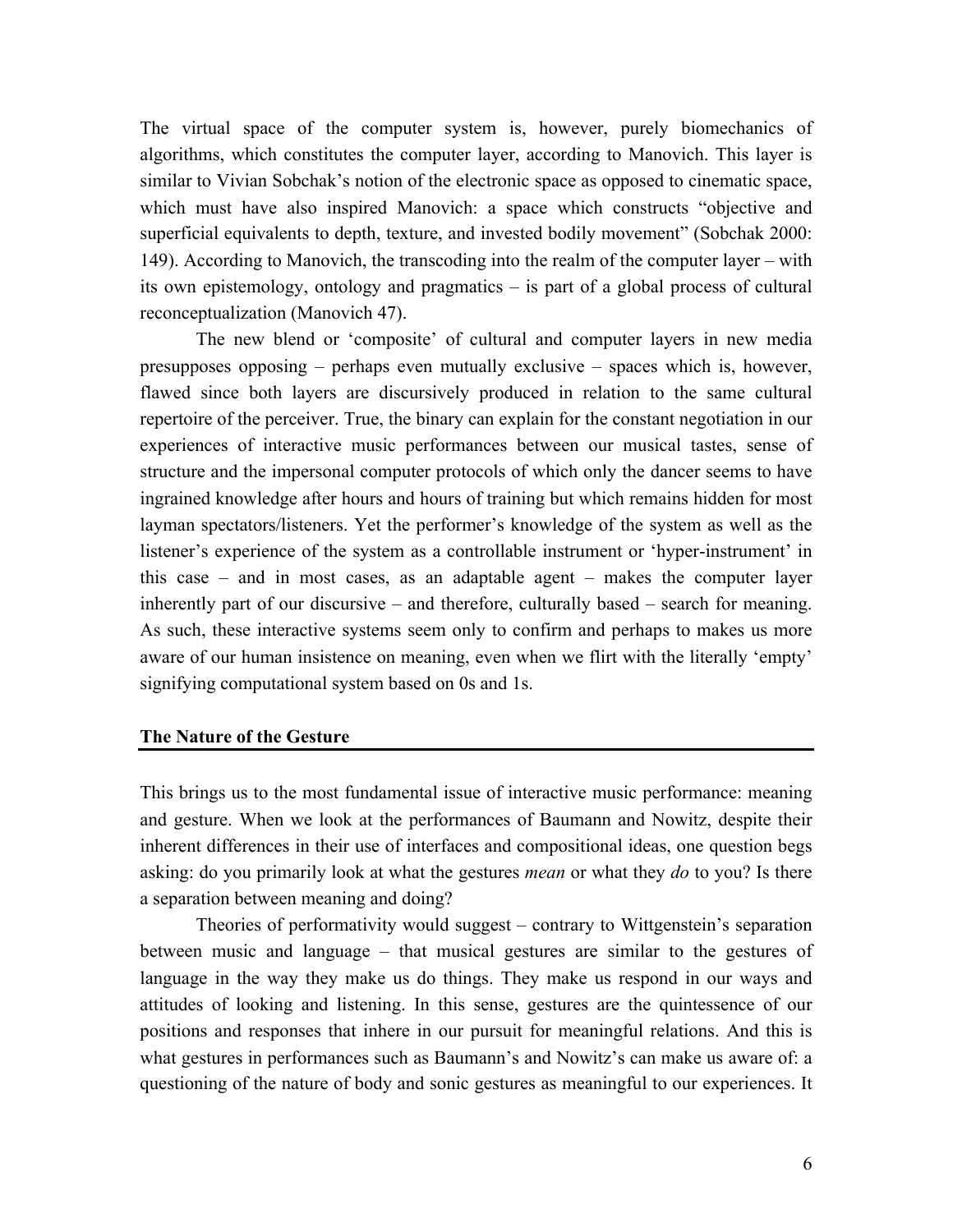is the embodied nature of the 'gesture' that makes the correspondence between physical motion and music possible. Gesture is then part of the discursive matrix that makes any social communication, be it through body or sonic gestures, possible. Be it soundaccompanying, sound-supporting or sound-producing, gesture always requires in some way a carrier of expression and meaning, something that forces us to understand the gesture as movement in a meaningful way. As a vehicle of meaning, gesture implies social interaction and its central role to the way we communicate – there can be no music without gesture (Cadoz 1988: 64), even in the most formalistic, computer-layered play with audio feedback. Through perceiving gestures, we impose culturally related actions to movement.

Moreover, it is commonly accepted that gesture is also used to denote our embodied engagement with our direct environments. The sensorglove and the Wiimote are different interfaces, which provide different affordance structures – to borrow Gibson's ecological notion – to the performers to interact with their environments. The resulting gestures of their highly personal interactions also call for a different engagement from the audience. As I mentioned in the beginning, in previous research I questioned the possibility of a first-person, embodied experience of the audience, which rather dwells in a 'floating ear' and 'mirrored eye' "that specializes in the spatialisations of a 'pure, image-system'" against the embodied ear of the dancer or performer, which "privileges corporeality, verticality of being, collective experience" (Kroker 1988: 93). However, such categorical distinctions fail to explain the precise mechanism of the body and sound gestures that elicit such specific modes of looking and listening. Because of its appeal on embodiment, interactive music performances demonstrate how gestures have the capacity to communicate or elicit a point of view.<sup>2</sup> The original meaning of Latin 'gestus' (from the verb 'gesture') is quite telling as it denotes posture or pose (indicating certain types of expressive behaviour), but also attitude. Another meaning of the verb 'gesture' also directs us to the illocutionary power of gestures: wishing, desiring, craving for. Gestures call for us to position ourselves. $3$ 

 $\overline{a}$ 

<sup>&</sup>lt;sup>2</sup> This is the expressive power of gesture which comes close to, for instance, Kurt Weil's reference to 'gestische Musik' in his collaboration with Bertolt Brecht in 1927, highlighting the political potential of musical gesture.

<sup>&</sup>lt;sup>3</sup> In some rare cases, the proprioceptive awareness can direct us to a sense of egolocation or even 'cenaesthesia'. *Egolocation* refers to the awareness of one's overall position within a defined space, or with respect to objects in that space. This primarily holds for the performer, who through proprioceptive feedback receives the ability to orient, critique and calibrate her performance gestures (Rovan & Hayward 4). But it could equally include the listener when, in most silent ways, the bodily and sonic gestures make her aware of her own position. Cenaesthesia, on the contrary, happens when the interactive music calls for a social "sensation of existence, caused by the functioning of the internal organs" (Leman 150). Related terms are 'sensus communis', 'soatognosis', 'Gemeingefühl'.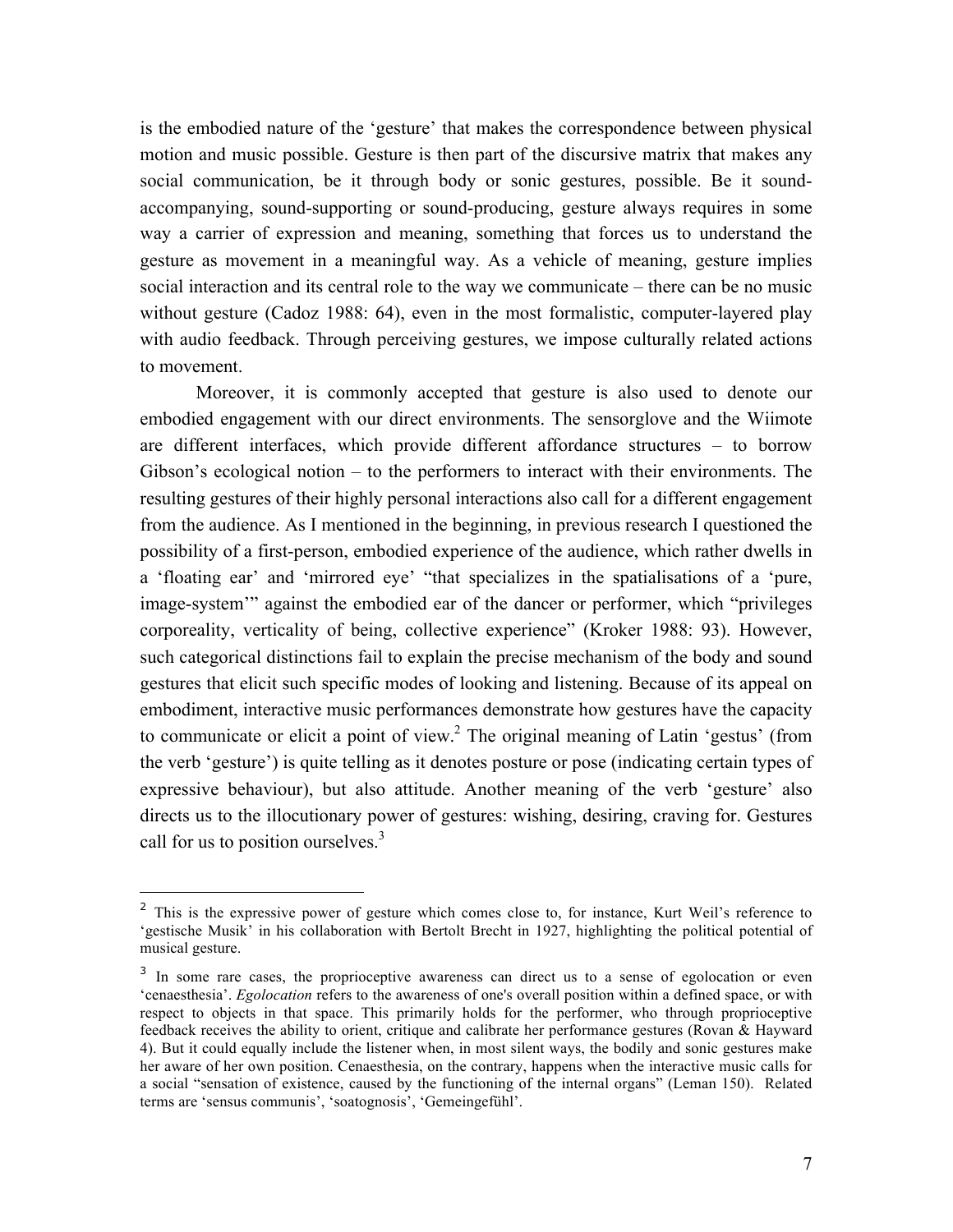In that sense, I am tempted to accept that a combination of first-person and thirdperson perspective is highly possible in interactive music performances, even fundamental if they mean to bridge the Cartesian gap between body and mind. By highlighting the gestures in a sense of overdetermination and instrumentalisation, they reveal their in-betweenness as both mental and corporeal. As such, both virtual and physical aspects of the concert space could appeal to a proprioceptive experience, a sense of one's sensing, that is not 'free floating' but anchored in our meaningful responses to the implied perspectives that the gestures call for.

### **The Imagination as Social Gesture: Voice-Bodies and Gender Critique**

The question remains if in interactive music's call for one's positioning through actionoriented third-person and experience-based first-person perspectives, one could also conceptualize a second-person point of view. According to Leman, in this particular perspective "gesture appears as a mediator for music-driven social interaction or as the vehicle through which a 'me-to-you' relationship is established in space and time, through musical engagement" (Leman 142). It is the perspective par excellence that enables gesture as communicative act, social interaction, entrainment and intentionality. "(I)t is the mirroring through which 'my' perception of 'your' movement is grasped in terms of the (overt and covert) deployment of 'my own' body movement in the environment, so that 'your' movement is corporeally understood as an action" (Leman 143). It explains for the kind of mental dance that we experience through our bodies when reacting to other bodies through physical/visual and possible also sonic gestures.

Now, I would contend that it is in this empathic second-person relation of 'me-toyou' that gestures can contribute to the sense of vocalic or voice-bodies, a term coined by Steven Connor to explain how we imagine virtual bodies to the voices we hear in combination with physical gestures. I realize that this is the most subjective, hypothetical and thereby weakest point in my considerations of the social implications of interactive music. Yet I feel strengthened by the comparison between Baumann's and Nowitz's performances of its potential and leave this to your own good judgment.

Connor's notion of the voice-body is to describe the composite experience of voice and gesture. As a result of the voice's atopicality and 'disembodiment' once emitted into space, we lend it a body: "For voice is not simply an emission of the body; it is also the imaginary production of a secondary body, a body double: a 'voice-body'" (Connor 2004, 158; see also Connor 2000, 35-42). The disembodied voice invites the listener to conjure an imaginary body, as Connor suggests, that "may contradict, compete with, replace, or even reshape the actual, visible body" (Connor 2000, 36). This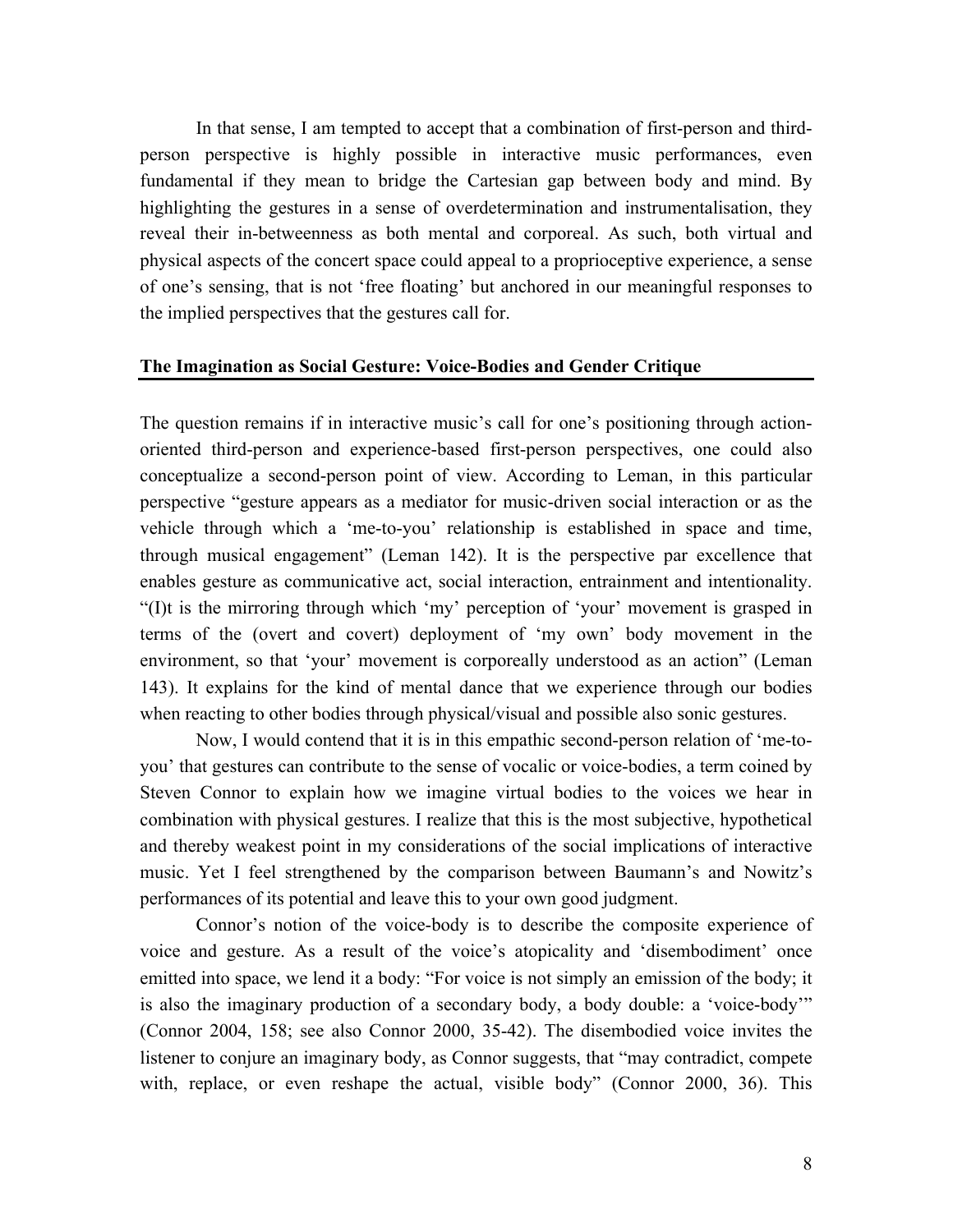imaginary body is an 'invocation', so to speak, which includes certain postures, gestures, facial expression, movements of the shoulders, hands, arms, such as the physical gestures in interactive music performances as well as the sonic gestures of the disembodied voice:

The leading characteristic of the voice-body is to be a body-in-invention, an impossible, imaginary body in the course of being found and formed. But it is possible to isolate some of the contours, functions, and postures by means of which vocalic bodies come into being (Connor 2000, 36).

Connor distinguishes the voice-body most significantly from the voice *in* the body, as the former incorporates all of the gestures that we ascribe to the utterance of the voice:

[T]he voice also induces and is taken up into the movements of the body. The face is part of the voice's apparatus, as are the hands. The shaping of the air effected by the mouth, hands and shoulders marks out the lineaments of the voice-body (which is to be distinguished from the voice in the body). When one clicks one's fingers for emphasis, claps one's hands, or slaps one's thigh, the work of gesture is being taken over into sound, and voice has migrated into the fingers (Connor 2004, 163).

The voice, in its simultaneous bodily and sonic gestures, may then produce a second body, which speaks to us, addresses us in our imaginations, as a 'phantasm'. This voicebody restores the body to a voice in an urge to place it in relation to ourselves, to our own listening bodies. In my view, this idea corresponds to Leman's second-person perspective which related my body to yours in the physical embodiment and reading of gestures. This new voice-body that we imagine is not only a mental construct, but also a result of the mirroring activity as part of our own embodiment in our response to the bodily and sonic gestures.

When we relate Connor's principle of the voice-body to Baumann's and Nowitz's performances, we could describe how the bodily and sonic gestures give rise of imaginary bodies that surpass the body images and visual postures that define our relation to these performers. On a metaphorical level, one could see in Baumann's performance a highly feminine, Gothic figure, heightened by the long black glove and the sound dress, which acts as a veil between the physical world and the imagination, between the present and the world of the baroque (supported by phrases by Haendel). This stands in contrast to Nowitz's rather sluggish appearance as a man letting the boy within him come out whilst playing with the Wii controllers as if in the middle of a pinball game. I can hear him almost say: 'I love the Wiimote. It's so bad!" The sonic gestures are also quite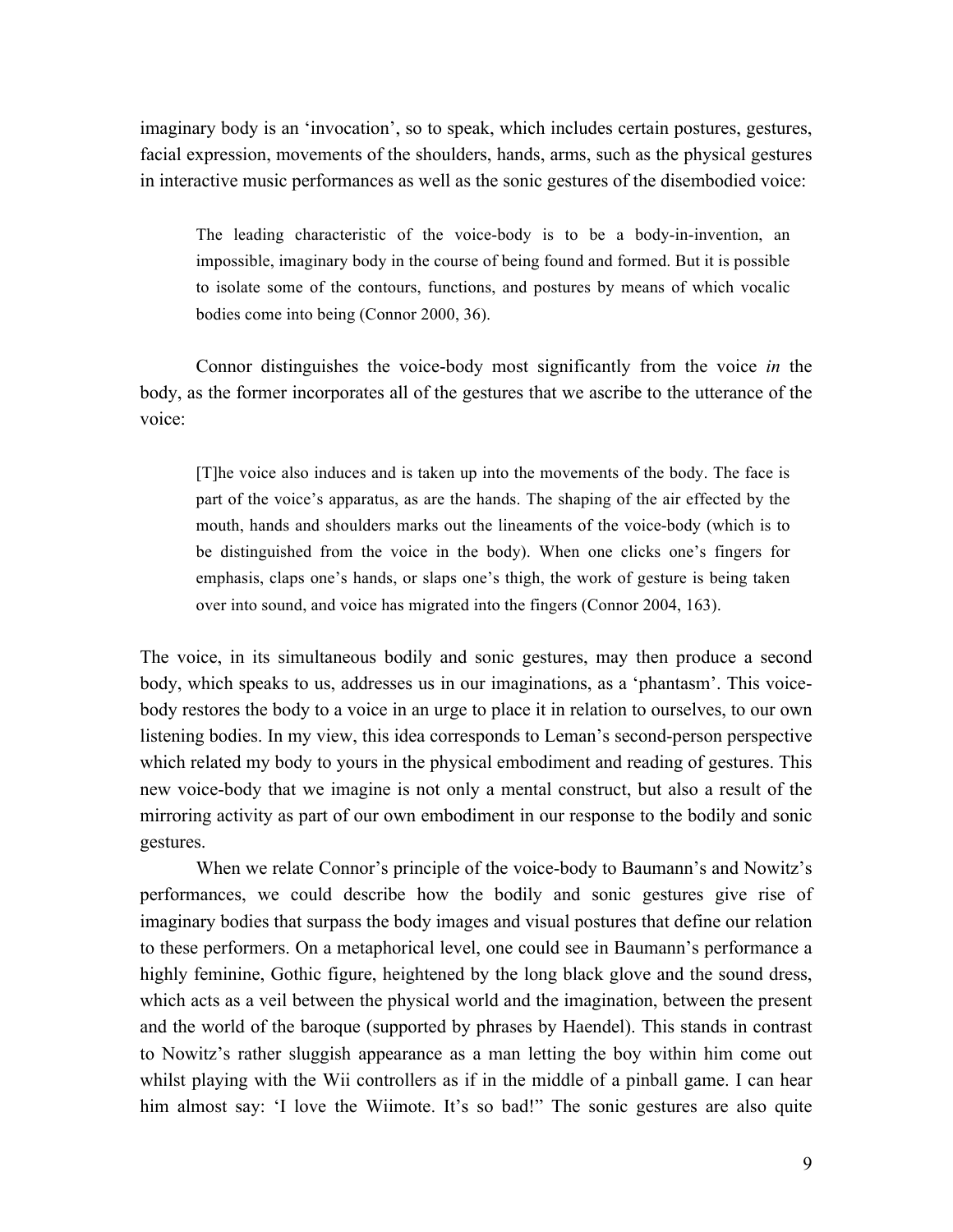crucial. Whereas Baumann accentuates and then gently deconstructs her soprano voice, Nowitz seems to immediately go for an exploration of extended vocal noises. Both performers seem to have developed their own personal palette of extended vocal techniques in relation to the respective interactive technologies. Through the interactive systems, they express their 'selves', their auditory fingerprints whilst controlling them and altering them through the audio feedback.

The aspect of gestural control is also significant in the imagination of voicebodies. Baumann's control seems to master the audio feedback with a soft touch. The sensorglove gives her control over a wide spectrum of parameters, whereas some of the gestures seem to be added for dramatic effect. Nowitz's rapid movements of the Wiimotes also highlight the sense of control. But his movements are often almost robotic configurations of movement, which sometimes look like puppetry or juggling as if he is trying to keep the invisible sounds into a defined frontal space which he can manipulate. In a reciprocal way, Nowitz constantly tests the distribution and distortion of his disembodied vocal sounds as auditory self-images, while constantly overlayering them with new disembodied sounds

But the voice-body is more than such semiotic and metaphorical reading of vocal gestures, postures and body images. The voice-bodies come into play when we relate our own bodies to the physical and virtual ones we perceive in these performances. As such, voice-bodies remind us how the imagination is always embodied, never the result of a mental coupling alone. It is therefore also always inherently social. It is as such that interactive music performances can have relevance for future audiences.

This play with instant sound through interface control produces an interactive space that is both fascinating to listen to and to watch, as we assess the sounds and the creator's gestures. It produces a highly focused space that calls attention to the performer's body as well as to our own bodies, as they 'feed back' to the performing bodies from which the sound and musical gestures once originated. It is in this both imagined and embodied space that interactivity can do something meaningful.

> Ankara, 29 March 2012 Dr. Pieter Verstraete